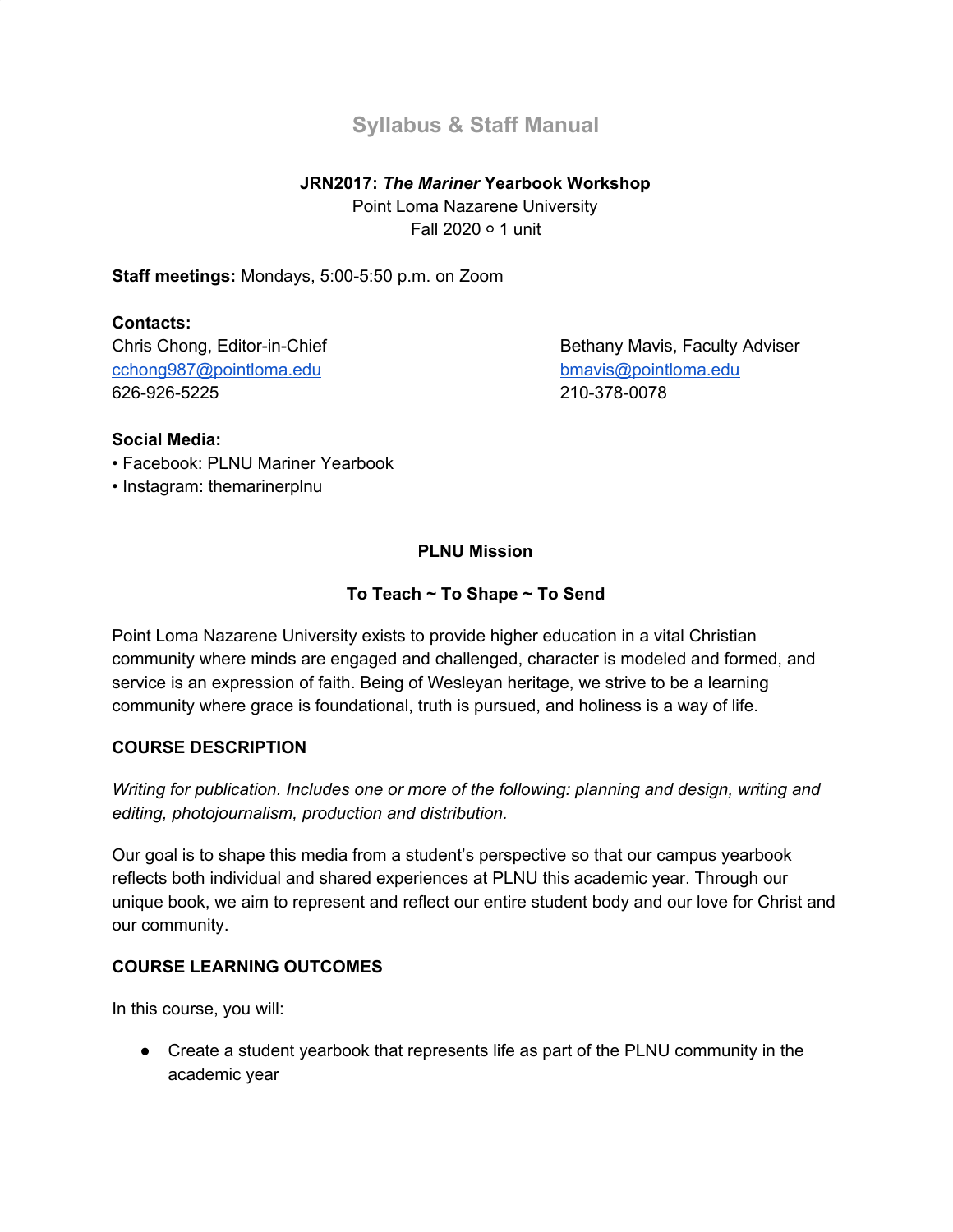- Collaborate with other students across disciplines of writing, editing, design, photography and marketing
- Understand the process of print publication

#### **Code of Conduct:**

- We seek to reflect Christ in all aspects of our yearbook work in the PLNU community, with each other, and through what we produce in words and images.
- *The Mariner*is a professional publication and is a direct representation of PLNU.
- Journalistic ethics and integrity are a vital part of what we do. Plagiarism and/or copyright fraud is prohibited and may trigger academic discipline.

### **ASSIGNMENT FOLDERS**

All yearbook files will be shared via Google Drive.

### **COURSE CREDIT HOUR INFORMATION**

In the interest of providing sufficient time to accomplish the stated Course Learning Outcomes, this class meets the PLNU credit hour policy for a 1 unit class delivered over 15 weeks. It is anticipated that students will spend a minimum of 37.5 participation hours per credit hour on their coursework. For this course, students will spend an estimated 37.5 total hours meeting the course learning outcomes. The time estimations are provided in the Canvas modules.

## **EXPECTATIONS, ASSESSMENT AND GRADING**

#### **Typical Time Expectations:**

- Approximately 2 to 3.5 hours per a week
- Weekly staff meetings (1/2 to 1 hour)
- Campus event coverage, writing and/or shooting photos\*

\*Pending campus reopening for in-person learning and on-campus housing. Otherwise, we'll cover events, clubs, meetings, campus life (e.g., chapel), etc. virtually.

#### **Weekly Graded Assessments:**

- Attendance/participation in weekly meeting (Mondays, 5 p.m.)
- Online student discussions
- Weekly writing, photography or marketing-related assignments, posted in Canvas. Students enrolled in JRN 2017 are expected to [1] attend staff meetings or make documented alternative meetings with editors if there is a conflict and [2] contribute enough content/material to fill eight (8) pages of the designed yearbook.
- Alternatives to content submission (e.g., marketing/selling yearbooks, selling senior ads, etc.) will be approved on a case-by-case basis.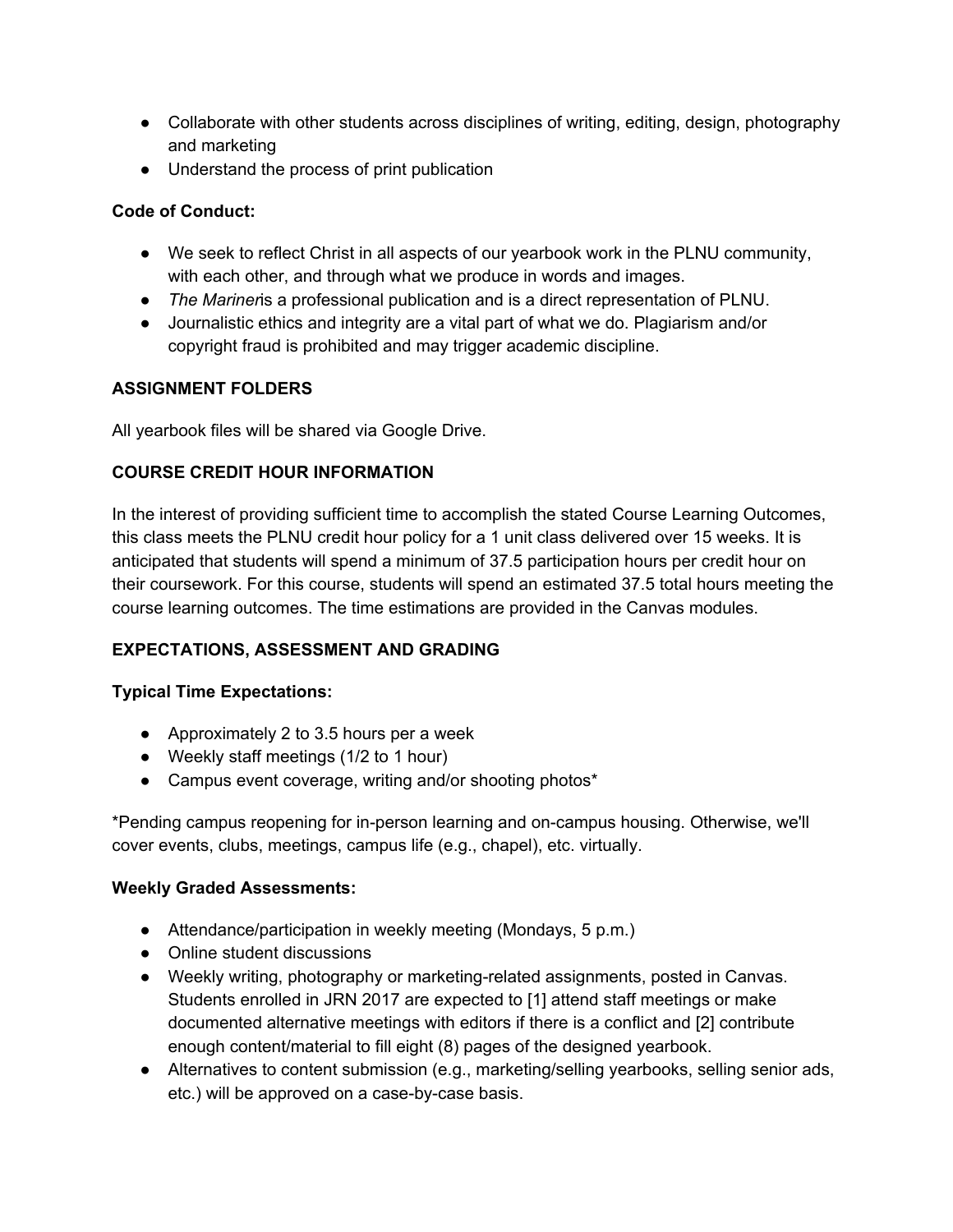- The class will be graded:
	- 70% Yearbook Contributions
	- 20% Participation/Attendance
	- 10% Online Discussions

| A        | в             | C         | D             | F              |
|----------|---------------|-----------|---------------|----------------|
| A 93-100 | $B + 87 - 89$ | $C+77-79$ | D+ 67-69      | F Less than 59 |
| A-90-92  | B 83-86       | C 73-76   | D 63-66       |                |
|          | B-80-82       | C-70-72   | $D - 60 - 62$ |                |

#### **STATE AUTHORIZATION**

State authorization is a formal determination by a state that Point Loma Nazarene University is approved to conduct activities regulated by that state. In certain states outside California, Point Loma Nazarene University is not authorized to enroll online (distance education) students. If a student moves to another state after admission to the program and/or enrollment in an online course, continuation within the program and/or course will depend on whether Point Loma Nazarene University is authorized to offer distance education courses in that state. It is the student's responsibility to notify the institution of any change in his or her physical location. Refer to the map on State [Authorization](https://www.pointloma.edu/offices/office-institutional-effectiveness-research/disclosures)to view which states allow online (distance education) outside of California.

#### **INCOMPLETES AND LATE ASSIGNMENTS**

All assignments are to be submitted/turned in by the beginning of the class session when they are due—including assignments posted in Canvas. Incompletes will only be assigned in extremely unusual circumstances.

#### **PLNU COPYRIGHT POLICY**

Point Loma Nazarene University, as a non-profit educational institution, is entitled by law to use materials protected by the US Copyright Act for classroom education. Any use of those materials outside the class may violate the law.

#### **PLNU ACADEMIC HONESTY POLICY**

Students should demonstrate academic honesty by doing original work and by giving appropriate credit to the ideas of others. Academic dishonesty is the act of presenting information, ideas, and/or concepts as one's own when in reality they are the results of another person's creativity and effort. A faculty member who believes a situation involving academic dishonesty has been detected may assign a failing grade for that assignment or examination, or, depending on the seriousness of the offense, for the course. Faculty should follow and students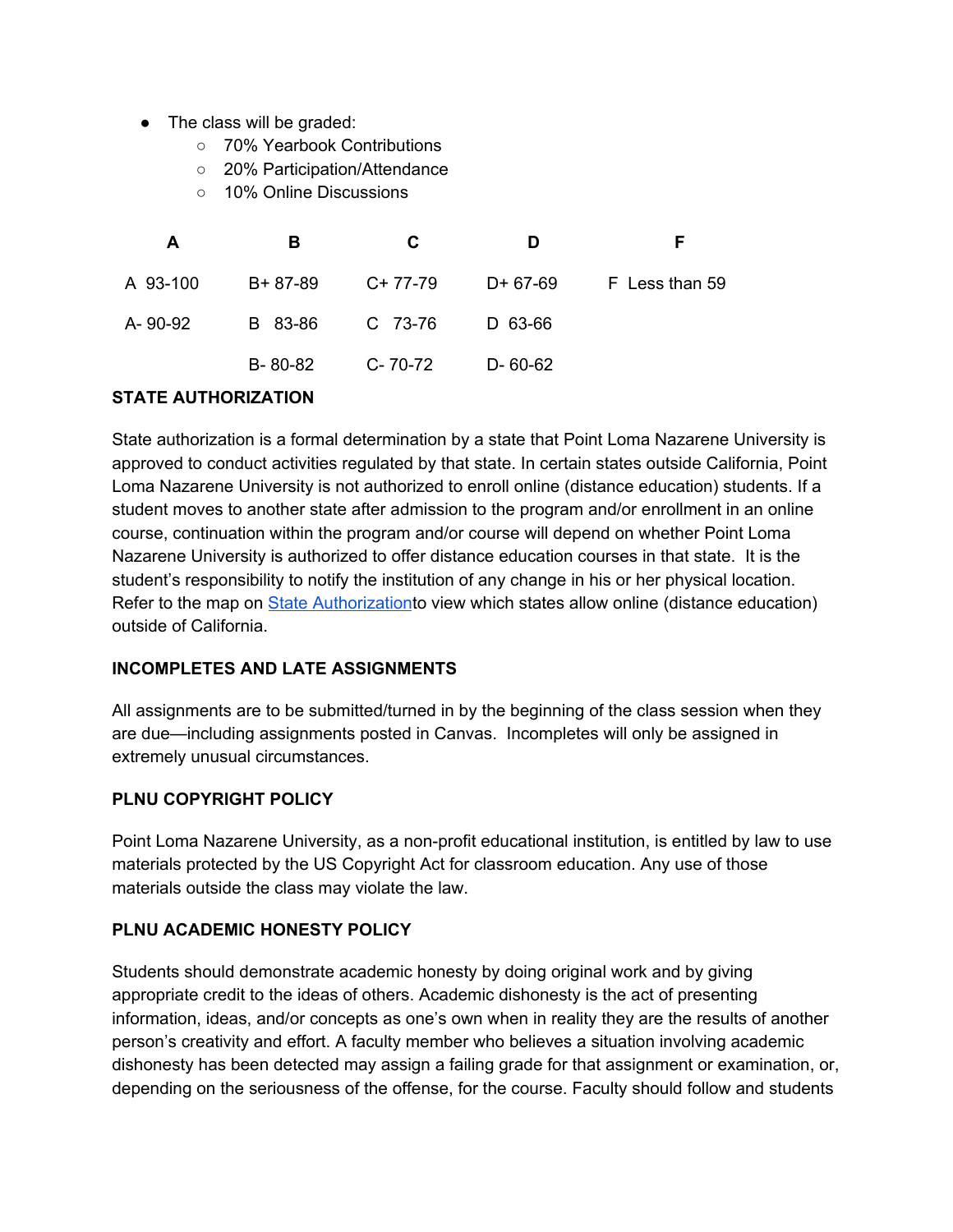may appeal using the procedure in the university Catalog. See [Academic](http://catalog.pointloma.edu/content.php?catoid=18&navoid=1278) Policiesfor definitions of kinds of academic dishonesty and for further policy information.

### **PLNU ACADEMIC ACCOMMODATIONS POLICY**

While all students are expected to meet the minimum standards for completion of this course as established by the instructor, students with disabilities may require academic adjustments, modifications or auxiliary aids/services. At Point Loma Nazarene University (PLNU), these students are requested to register with the Disability Resource Center (DRC), located in the Bond Academic Center. (DRC@pointloma.eduor 619-849-2486). The DRC's policies and procedures for assisting such students in the development of an appropriate academic adjustment plan (AP) allows PLNU to comply with Section 504 of the Rehabilitation Act and the Americans with Disabilities Act. Section 504 (a) prohibits discrimination against students with special needs and guarantees all qualified students equal access to and benefits of PLNU programs and activities. After the student files the required documentation, the DRC, in conjunction with the student, will develop an AP to meet that student's specific learning needs. The DRC will thereafter email the student's AP to all faculty who teach courses in which the student is enrolled each semester. The AP must be implemented in all such courses.

If students do not wish to avail themselves of some or all of the elements of their AP in a particular course, it is the responsibility of those students to notify their professor in that course. PLNU highly recommends that DRC students speak with their professors during the first two weeks of each semester about the applicability of their AP in that particular course and/or if they do not desire to take advantage of some or all of the elements of their AP in that course.

## **PLNU ATTENDANCE AND PARTICIPATION POLICY**

Regular and punctual attendance at all **synchronous**class sessions is considered essential to optimum academic achievement. If the student is absent for more than 10 percent of class sessions (virtual or face-to-face), the faculty member will issue a written warning of de-enrollment. If the absences exceed 20 percent, the student may be de-enrolled without notice until the university drop date or, after that date, receive the appropriate grade for their work and participation. In some courses, a portion of the credit hour content will be delivered **asynchronously**and attendance will be determined by submitting the assignments by the posted due dates. See [Academic](https://catalog.pointloma.edu/content.php?catoid=46&navoid=2650#Class_Attendance) Policiesin the Undergraduate Academic Catalog. If absences exceed these limits but are due to university excused health issues, an exception will be granted.

## **Asynchronous Attendance/Participation Definition**

A day of attendance in asynchronous content is determined as contributing a substantive note, assignment, discussion, or submission by the posted due date. Failure to meet these standards